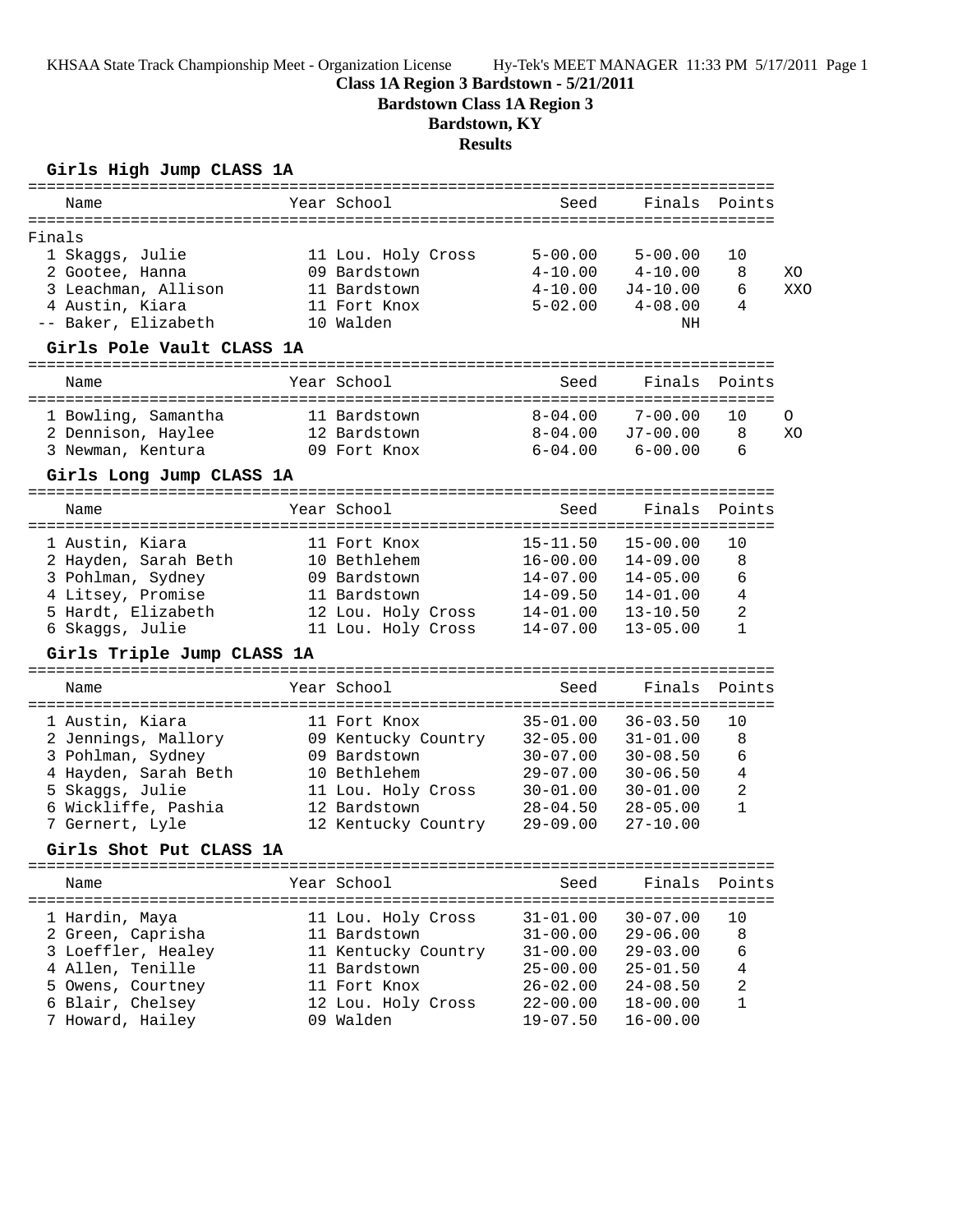KHSAA State Track Championship Meet - Organization License Hy-Tek's MEET MANAGER 11:33 PM 5/17/2011 Page 2

### **Class 1A Region 3 Bardstown - 5/21/2011**

**Bardstown Class 1A Region 3**

## **Bardstown, KY**

**Results**

#### **Girls Discus Throw CLASS 1A**

| Name                                    |  | Year School                         | Seed               |                        | Finals Points |     |  |
|-----------------------------------------|--|-------------------------------------|--------------------|------------------------|---------------|-----|--|
| 1 Green, Caprisha<br>2 Loeffler, Healey |  | 11 Bardstown<br>11 Kentucky Country | $91 - 03$<br>99-09 | $96 - 02$<br>$86 - 09$ | 10<br>8       |     |  |
| 3 Ackley, Jenna                         |  | 11 Bardstown                        | $87 - 04$          | $80 - 03$              | 6             |     |  |
| 4 Hardin, Maya                          |  | 11 Lou. Holy Cross                  | $75 - 00$          | 72-07                  | 4             |     |  |
| 5 Owens, Courtney                       |  | 11 Fort Knox                        | 76-00              | 69-06                  | 2             |     |  |
| 6 Howard, Hailey                        |  | 09 Walden                           |                    | $49 - 06$              | $\mathbf{1}$  |     |  |
| 7 Blair, Chelsey                        |  | 12 Lou. Holy Cross                  |                    | $43 - 09$              |               |     |  |
| Boys High Jump CLASS 1A                 |  |                                     |                    |                        |               |     |  |
| Name                                    |  | Year School                         | Seed               | Finals                 | Points        |     |  |
| 1 Hammerstrom, Kendall                  |  | 11 Lou. Holy Cross                  | 6-04.00            | $6 - 00.00$            | 10            | O   |  |
| 2 Hubbard, Justin                       |  | 11 Bardstown                        | $6 - 00.00$        | $J6 - 00.00$           | 8             | XXO |  |
| 3 Cosby, Marcus                         |  | 10 Bardstown                        | $6 - 00.00$        | $5 - 10.00$            | 6             |     |  |
| 4 Schutte, Collin                       |  | 11 Louisville Colle 5-06.00         |                    | $5 - 04.00$            | 4             |     |  |
| 5 Bailey, Myles                         |  | 12 Fort Knox                        | $5 - 02.00$        | $5 - 02.00$            | 2             |     |  |
| Boys Pole Vault CLASS 1A                |  |                                     |                    |                        |               |     |  |
| Name                                    |  | Year School                         | Seed               | Finals                 | Points        |     |  |
| 1 Dean, Andre                           |  | 09 Fort Knox                        | $10 - 00.00$       | $10 - 00.00$           | 9             |     |  |
| 1 Dean, Hyrum                           |  | 11 Fort Knox                        | $11 - 00.00$       | $10 - 00.00$           | 9             |     |  |
| 3 Beam, Benjamin                        |  | 11 Bardstown                        | $10 - 04.00$       | $9 - 06.00$            | 6             |     |  |
| Boys Long Jump CLASS 1A                 |  |                                     |                    |                        |               |     |  |
| Name                                    |  | Year School                         | Seed               | Finals                 | Points        |     |  |
| 1 Drury, Aaron                          |  | 10 Lou. Holy Cross                  | $20 - 02.00$       | 19-11.00               | 10            |     |  |
| 2 Tonge, Deion                          |  | 09 Bardstown                        | $18 - 08.25$       | $19 - 09.00$           | 8             |     |  |
| 3 Miller, Keith                         |  | 11 Kentucky Country                 | 19-03.00           | $18 - 09.50$           | 6             |     |  |
| 4 Duff, Jordan                          |  | 09 Kentucky Country 16-11.00        |                    | 18-09.00               | 4             |     |  |
| 5 Yocum, Dee                            |  | 10 Bardstown                        | $17 - 10.50$       | $17 - 07.00$           | 2             |     |  |
| 6 Culver, Jarren                        |  | 12 Bethlehem                        | 17-09.00           | $17 - 02.00$           | $\mathbf 1$   |     |  |
| 7 Herbert, Josh                         |  | 09 DeSales                          | $16 - 06.00$       | $15 - 07.50$           |               |     |  |
| 8 Wingate, Andre                        |  | 11 Fort Knox                        | $16 - 06.00$       | $15 - 05.00$           |               |     |  |
| 9 Isham, Simon                          |  | 11 Walden                           | $14 - 07.75$       | $14 - 07.00$           |               |     |  |
| 10 Ruzanka, Cody                        |  | 11 DeSales                          | $15 - 09.00$       | $13 - 11.00$           |               |     |  |
| Boys Triple Jump CLASS 1A               |  |                                     |                    |                        |               |     |  |
| Name                                    |  | Year School                         | Seed               | Finals                 | Points        |     |  |
| 1 Drury, Aaron                          |  | 10 Lou. Holy Cross                  | $39 - 09.00$       | $41 - 02.00$           | 10            |     |  |
| 2 Hammerstrom, Kendall                  |  | 11 Lou. Holy Cross                  | $39 - 06.00$       | $38 - 03.00$           | 8             |     |  |
| 3 Coulter, Brandon                      |  | 11 Bardstown                        | $38 - 05.50$       | $38 - 02.00$           | 6             |     |  |
| 4 Yocum, Dee                            |  | 10 Bardstown                        | $37 - 02.00$       | $37 - 07.50$           | 4             |     |  |
| 5 Wingate, Andre                        |  | 11 Fort Knox                        | $36 - 01.00$       | $35 - 07.50$           | 2             |     |  |
| 6 Herbert, Josh                         |  | 09 DeSales                          | $32 - 00.00$       | $34 - 01.50$           | 1             |     |  |
| 7 Spinella, Bryan                       |  | 11 DeSales                          | $29 - 00.00$       | $30 - 03.50$           |               |     |  |